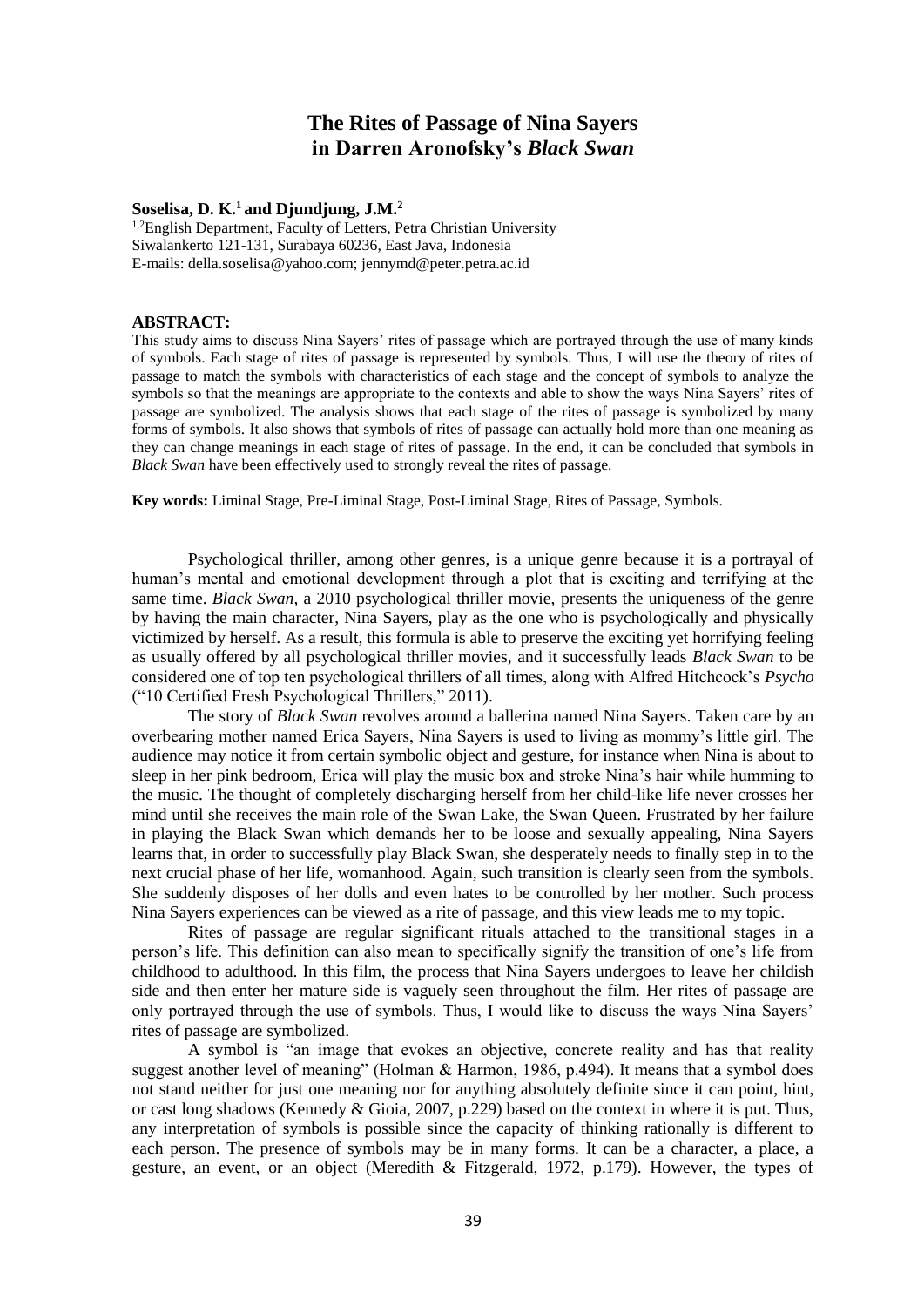symbols are only two. The first type "includes those embodying universal suggestions of meaning" (Holman & Harmon, 1986, p.494), and it means that the meaning of this type of symbol can directly be understood without creating any misunderstanding. Meanwhile, the second type "secures its suggestiveness not from qualities inherent in itself but from the way in which it is used in a given work" (Holman & Harmon, 1986, p.494). In this case, the meaning of such type of symbol is special for it needs further comprehension of the context first in order to avoid any misunderstanding. Since almost all symbols in *Black Swan* are categorized as the-second-type symbols, this concept is applied to analyze the symbols of Nina Sayers' rites of passage so that the meanings of the symbols are appropriate to the contexts and able to show the way Nina Sayers' rites of passage are symbolized.

Rites of passage are regular significant rituals attached to the transitional stages in a person's life. This definition can also mean to specifically signify the transition of one's life from childhood to adulthood. There are three stage in rites of passage: pre-liminal, liminal, and postliminal. Pre-liminal stage is the first stage where there are rites of separation from a previous world (Gennep, 1960, p.21) by involving symbolic behavior signifying the detachment of the individual or group from an earlier fixed point in the social structure (Turner, 1969, p.80). Liminal stage is the in-between stage where one has lost his old identity, but has not yet been fully re-incorporated into the community with a new identity. In this stage, one's new status is not acknowledged yet despite the fact that he has already lost his childhood period. Thus, one must need to pass a "test" to prove that he is ready for adulthood (Szakolczai, 2009, p.148). Post-liminal stage is the last stage where there are the ceremonies of incorporation into the new world (Gennep, 1960, p.21). With his new identity, one re-enters and is accepted by the society. The acceptance is through ceremonies or rituals involving individuals, immediate family, and larger community. These three stages are the exact stages Nina Sayers takes when she prepares herself to leave her childhood and enter the adulthood.

### **THE CHILDHOOD PERIOD OF NINA**

Nina Sayers is basically an adult in appearance yet a child in soul that this condition eventually triggers Nina to finally enter adulthood by taking three stages of her rites of passage. Thus, this is why this early condition of Nina is named the childhood period. Nina's child-like identity is symbolized by names, objects, place, emotion, and events. Firstly, names, such as Nina and 'sweet girl', confirm that Nina is a child-like person. Nina means "child-like" ("nina," n.d.) in Spanish while 'sweet girl' is a term of endearment that is usually given by parents to young girls. By having these names which are all closely associated with childhood, Nina is regarded as a person who still lives in her childhood period despite her age. Secondly, through objects, such as paintings and photos owned by her mother Erica, Nina is portrayed as a young girl instead of a woman: "Nina glances at the walls. Where several homemade paintings hang, all of the same subject: Nina as a young girl, posing in a tutu. On a desk, the original photograph is clipped to a painting in progress" (*Black Swan*, 2010). The childhood moments are cherished by her mother through that portraits. Besides, animal dolls which are kept in her bedroom and still treated nicely by Nina also suggest an idea that they must be Nina's favorite. Among all animal dolls, there is one particular animal doll that the camera focuses on, a teddy bear in a tutu. A teddy bear is commonly known as the representation of innocence, a time when young children see the world as good and wonderful ("What does a teddy bear represent?" 2012). The tutu worn by the teddy bear obviously emphasizes Nina's interest, ballet. Hence, the teddy bear in a tutu here suggests an idea that this is a symbolic portrayal of the 'child' Nina. This is why she is acknowledged as a child-like Nina. Thirdly, a place can also prove the child-like identity of Nina: "[t]he room looks like it hasn't been redecorated since she was a teenager . . . Pink and frilly" (*Black Swan*, 2010). Nina's pink and frilly bedroom leads to an idea that she enjoys living in a childish environment. Fourthly, emotions strengthen the similar idea for Nina possesses frail emotions that are usually had by a child, fearful and fragile.

ERICA. It's our favorite. Vanilla with strawberry filling. NINA. Oh, Mom, not too big. That's way, way too much . . . Mom, my stomach's still in knots.

Erica grabs the whole cake and heads towards the trash.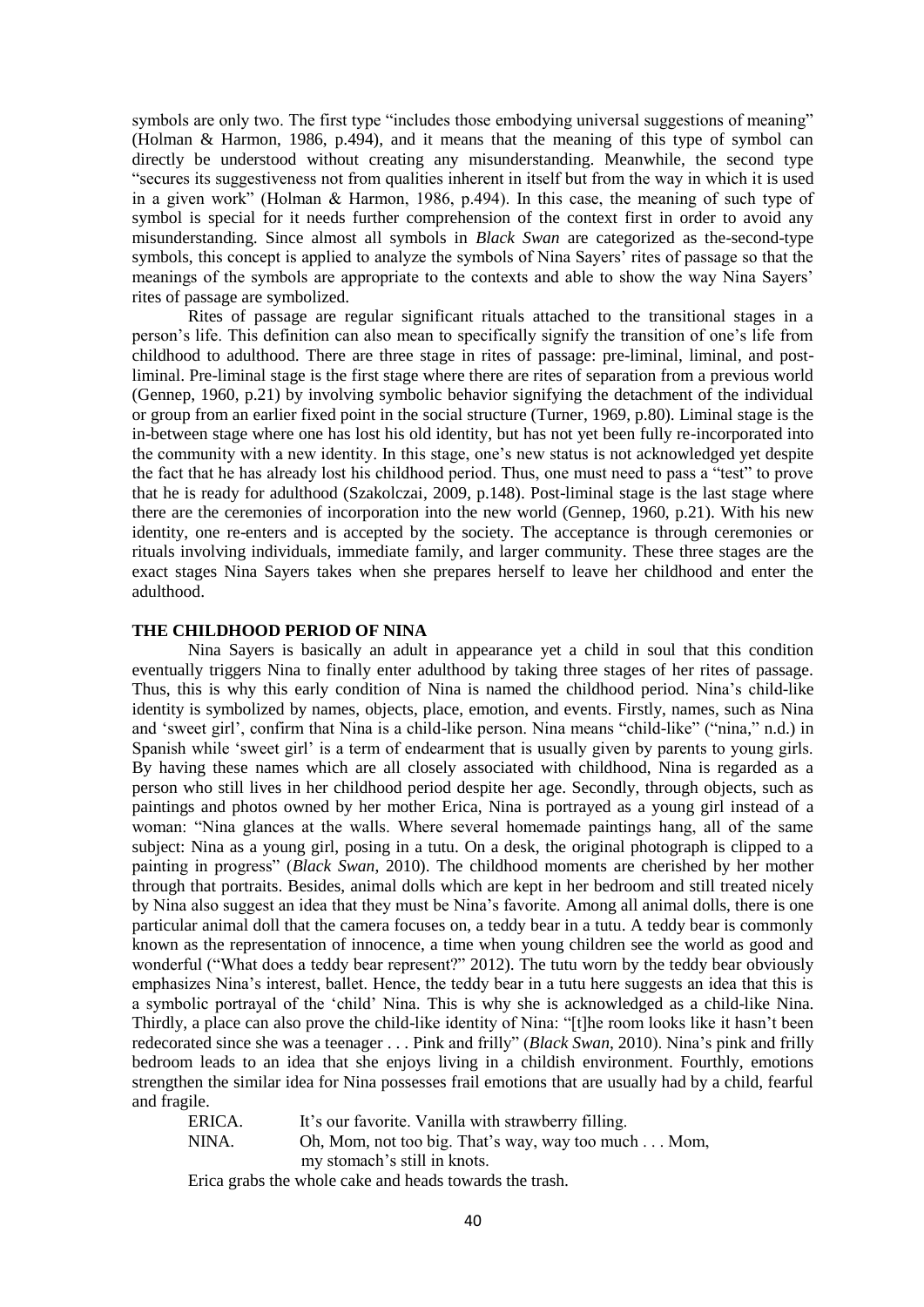ERICA. (offended) Fine. Fine. Then it's garbage.

NINA. (guilty) No, Mom. Don't. I'm sorry.

Erica hesitates, but returns. She sets the cake back down. (*Black Swan*, 2010)

When subjected to the pressure her mother shows through her offended look and sarcastic reply, Nina suddenly feals emotionally down and scared like a child that she directly apologizes to her mother. Last but not least, events can also symbolize child-like figure of Nina as initially seen in her capability of being the White Swan.

In the middle of her audition, Nina dances Odette's Variation from Act II of the ballet, a frightened look on her face. Although her movement is incredibly precise, there's a definite vulnerability. Exactly as the White Swan should be: fear tinged with melancholy.

THOMAS. Truth is, when I look at you, all I see is the White Swan.

Yes, you're beautiful, fragile, fearful. Ideal casting . . . (*Black Swan*, 2010)

Nina brings out the frightened and melancholy White Swan in her dancing very naturally because Nina has frail emotions that apparently match the characters of the White Swan. As a result, it is no surprise to see her succeed in personifying the White Swan quite perfectly, and the White Swan can be said as the symbol of child Nina. Nina's child-likeness is further emphasized in another event, and that can be seen in her incapability of being the Black Swan.

| THOMAS. | [The White Swan's] lustful twin, the Black Swan, tricks                 |
|---------|-------------------------------------------------------------------------|
|         | and seduces                                                             |
| NINA.   | I can be the Black Swan too.                                            |
| THOMAS. | Really? She's hungry, volatile. In four years, every time               |
|         | you dance, I see you obsess over getting each move exactly right, but I |
|         | never see you lose yourself.                                            |

Insecure, she looks like she wants to run out of the room. (*Black Swan*, 2010)

Nina fails to personify the Black Swan because she does not have traits that are normally associated with grown women, such as lustful, seductive, hungry and volatile. Hence, this failure once again supports the idea that Nina is indeed child-like.

### **THE PRE-LIMINAL STAGE OF NINA**

Nina is in the pre-liminal stage, her first stage of her rites of passage. In this stage, Nina withdraws from her current status and prepares to move from childhood to adulthood with the involvement of symbolic behavior signifying the detachment from an earlier fixed point in the social structure (Turner, 1969, p.80). In the previous subchapter, Nina's inability to personify the Black Swan makes her feel humiliated. Despite the humiliation, this inability eventually triggers Nina to be in a journey to comprehend the character of the Black Swan. However, what Nina is unaware is that the journey she is about to go in here will also lead her to a journey of her rites of passage as well. Therefore, there will be two parallel journeys that Nina undergoes at the same time during the process. It is initially symbolized by gestures of detachment from childhood. Here, Nina has attempted to be a woman, but she has not completely left her child-like identity. She has had intentions and even taken actions to look for her new identity as a woman in two figures. The first one is Beth McIntyre, the aged prima ballerina of the company. Nina develops a deep admiration for Beth since she considers her "an amazing dancer" (*Black Swan*, 2010) and even compares Beth to one of the greatest classical ballet dancers of all time, Margot Fonteyn, who "danced into her 50's" (*Black Swan*, 2010). Beth is also considered to be the most successful dancer to perform her role as the Swan Queen, a role which garners a special title from Thomas, 'little princess'. Hence, Beth can be said as the symbol of perfection and it eventually triggers Nina to imitate Beth by stealing and using Beth's possessions.

| BETH. | What are you doing here?                                              |
|-------|-----------------------------------------------------------------------|
| NINA. | $1'm$ so sorry                                                        |
| BETH. | You stole my things?                                                  |
| NINA. | I was just trying to be perfect, like you. <i>(Black Swan</i> , 2010) |

Nina takes a shortcut to look mature by using Beth's possessions and imitating her look. However, she still fails to meet her expectation of being the kind of woman like Beth because it is only physical. Since the first attempt fails, Nina makes another attempt by imitating her co-ballerina and rival, Lily. Lily is the one who can emotionally comprehend and even personify the adult-like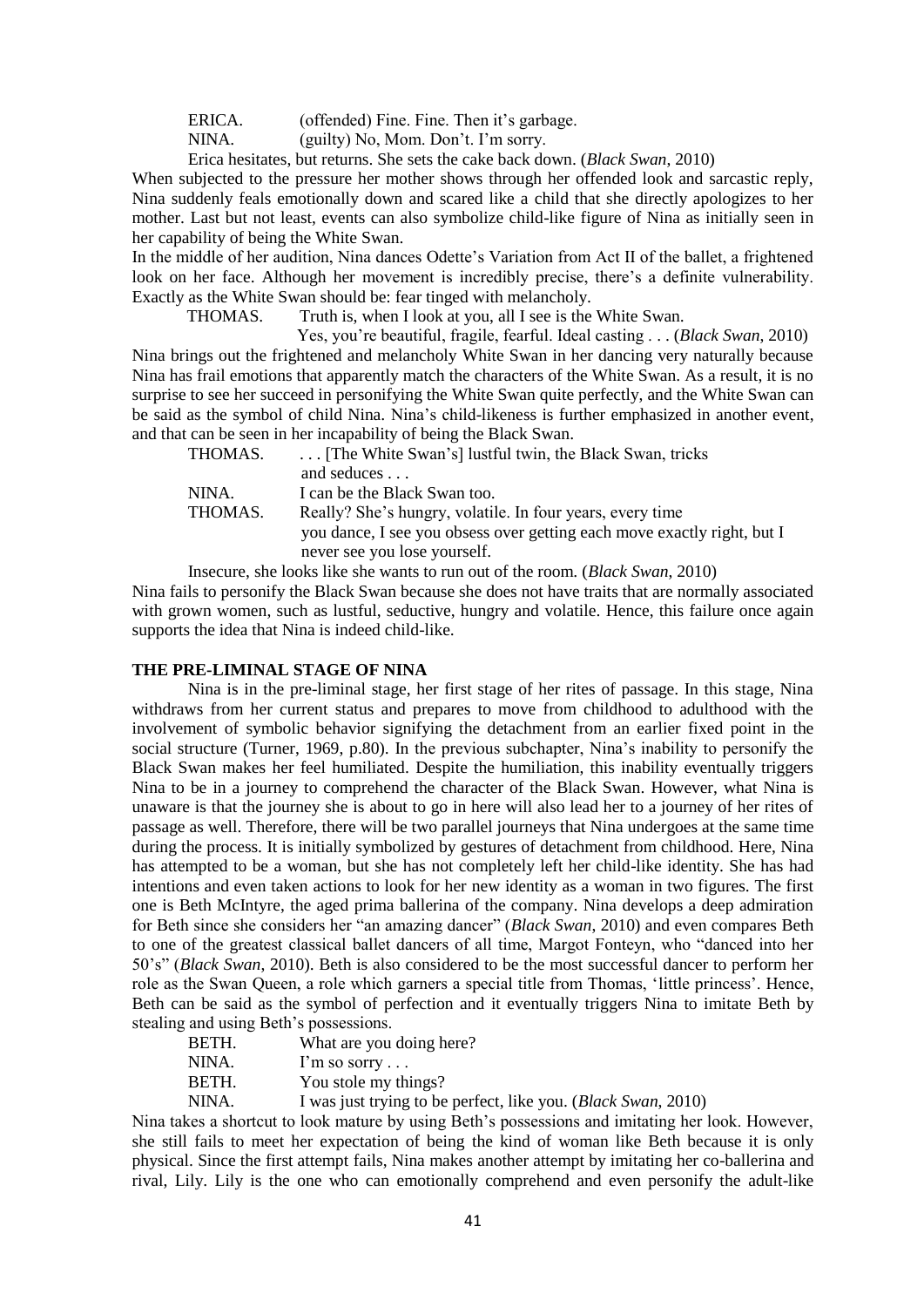character of the Black Swan perfectly. Thus, Nina believes that the answer to her problem is in Lily.

Lily sits down beside her, oblivious of Nina's desire to be left alone. She digs out a cigarette from her bag. Offers it to Nina. Nina doesn't take it.

NINA. We can't smoke in here.

LILY. I won't tell if you won't.

Nina reluctantly takes the cigarette, holds it a little awkwardly, clearly not a regular smoker. Lily sparks a flame for her and then lights one for herself. Nina puffs, but doesn't inhale. Lily smirks. (*Black Swan*, 2010)

Here, Nina has an internal conflict within herself because, in reality, she is too familiar with a way of life that is under control and never in conflict with regulations. Even though she eventually decides to imitate Lily's rebellion, her reluctance and awkwardness show that she is still not comfortable in doing that. Despite the results, this gesture is one of her efforts in finding her identity.

Another effort in finding her identity is by touching herself. She starts finding that identity within herself.

Nina lies wide awake after a restless night. She slowly reaches down under the covers, down between her legs, to complete Leroy's "homework assignment." She closes her eyes and starts to maneuver. She suddenly hears a rustling sound and a short snore. She freezes and opens her eyes. She slowly sits up in bed and sees Erica sleeping on a chair in the corner of the room. Nina glares at her. (*Black Swan*, 2010)

Nina's attempt to find her identity of woman through the exploration of her own body fails because of her mother's presence. Her mother robs her right to have her privacy. Her mother, who can be said as a symbol of comfort for Nina in the previous subchapter, is suddenly regarded as an annoyance. As a result, Nina makes another gesture of detachment, making action of resistance.

Post-shower, Nina's fuzzy reflection stares back in a steam covered mirror. Nina takes her hand and wipes a streak across, to see herself more clearly. She looks nervous. The enormity of what's in front of her setting in. She turns side-to-side, scrutinizing her body . ERICA. Nina, are you home?

Nina slides the hamper in front of the door to block it. (*Black Swan*, 2010)

When her mother interrupts Nina from the preparation of creating her own privacy in the bathroom, Nina attempts to block the door by using a hamper. Even though the hamper cannot strongly block the door, it symbolizes Nina's effort to delay her mother's interference for seconds before she finally barges in. The hamper here symbolically implies Nina's current power of resistance, which is still weak.

All the efforts show the beginning of Nina's attempt to detach herself from her mother to be to grow up. Nina continues to make an advanced progress as she takes the second stage of her rites of passage, the liminal stage.

#### **THE LIMINAL STAGE OF NINA**

After the pre-liminal stage, Nina is in her second stage of her rites of passage, the liminal stage. Her new status is not acknowledged yet despite the fact that she has already lost her childhood period. In this stage, she must pass a "test" to prove that she is ready for adulthood (Szakolczai, 2009, p.148).

This stage is initially represented by gestures of complete detachment. Firstly, Nina has completely cut ties from all that are related to her childhood. Her mother, who is an important figure when Nina is still a child-like person, suddenly becomes someone unimportant in Nina's life that Nina even ignores.

| LILY.  | [] So how about I take you out to dinner?   |
|--------|---------------------------------------------|
| NINA.  | I don't think                               |
| ERICA. | Sweetie, you need to rest.                  |
| LILY.  | Jesus!                                      |
| NINA.  | (to Lily) Wait.                             |
|        | Nina walks to the door, and grabs her coat. |
| ERICA. | What are you doing?                         |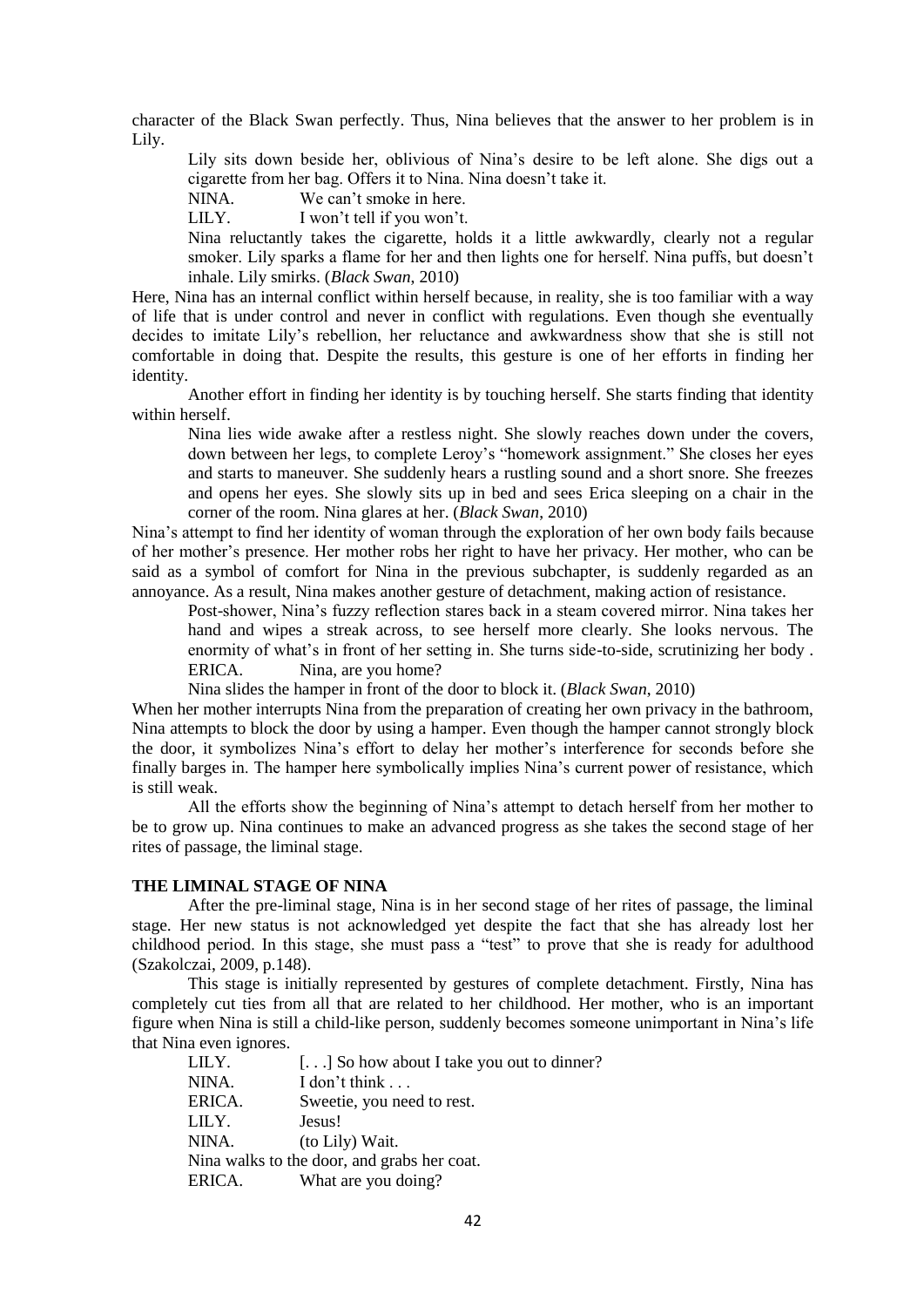NINA. Going out. ERICA. What?

Nina ignores her. (*Black Swan*, 2010)

The way she ignores her mother's question, after provoked by the annoyed expression of her sameaged role model, Lily, as she says "Jesus!", shows that Nina already considers that as an adult she should be able to decide what is best for herself. She no longer needs her mother's permission to do whatever she wants in her social life. Her interpretation of being an adult takes her to consider her relationship with her mother. Her ignoring her mother is followed by another attempt, blocking her bedroom door with a piece of broken wood. This action shows Nina cutting her ties from her mother once again.

She grabs the broken piece of wood from the dresser and jams the door.

NINA. Don't come in here!

Erica tries to open the door, but it gets stuck. She peers her eye through the crack.

ERICA. What's this?

NINA. It's called privacy! I'm not twelve years old anymore!

Erica struggles a little with the door, but can't get it to budge. (*Black Swan*, 2010)

Nina finally has her private space, a space that does not have her mother in it. The piece of broken wood successfully stops her mother from barging into her bedroom, her private space. Her power of resistance is reflected through the wood, a solid structure represents strength. Nina is not afraid of letting her mother know about her desire for privacy. She even angrily yells to her mother that she hates the way her mother has treated her. The rage Nina has shown in these two attempts is clearly a symbolic proof that she is now a new person who completely cuts her ties from her mother.

The final confirmation of Nina completely cutting her ties from her mother is when Nina boldly says that she is no longer her mother's 'sweet girl.'

| NINA.  | Let go of me!                           |
|--------|-----------------------------------------|
| ERICA. | What happened to my sweet girl?         |
| NINA.  | She's gone! ( <i>Black Swan</i> , 2010) |

Here, Nina makes it clearer that she no longer considers herself her mother's 'sweet girl', a term of endearment she is ever glad to hear when she is still a child-like girl. As she says "Let go of me!", it can be interpreted as her bold request for her mother to let her be a grown-up. The fact that Nina completely removes the 'sweet girl', the figure her mother wants, proves that she completely cuts her ties from her mother.

After cutting her ties with her mother, Nina abandons and even disposes of all of her favorite possessions as a child.

Nina collapses on her bed. She opens the jewelry box sitting on her night stand. She watches the ballerina spin for a moment. Then suddenly throws the box. She shoots out of bed and starts gathering all her childish possessions – stuffed animals, dolls, keepsakes, etc. Nina shoves her belongings into the trash chute, a pile of her next victims strewn at her feet. She grabs a teddy bear in a tutu, and jams him in. (*Black Swan*, 2010)

The way Nina shows her dislike toward her favorite possessions as a child is full of rage. Such emotion is there because Nina has previously made it clear that she does not like her old self anymore. When Nina shoves the teddy bear which is a symbolic portrayal of the 'child' Nina, it suggests an idea that Nina is no longer the child-like Nina.

Secondly, Nina asserts her adulthood by embracing her sexuality. After Nina manages to create a gap between her mother, she is now finally able to explore her sexuality by pleasing herself.

Lily starts to go down on Nina. Nervous, Nina whimpers . . . She closes her eyes, allows the sensation to invade her body and climaxes. She breathes her way back to earth. Slowly her eyes open. She rolls over towards Lily. But Lily is gone ...

| NINA. | I overslept.                                    |
|-------|-------------------------------------------------|
| LILY. | Oops. Hey, at least you had a good time, right? |
| NINA. | And then you just took off in the morning?      |
| LILY. | In the morning? $\dots$                         |
| NINA. | But we $\ldots$                                 |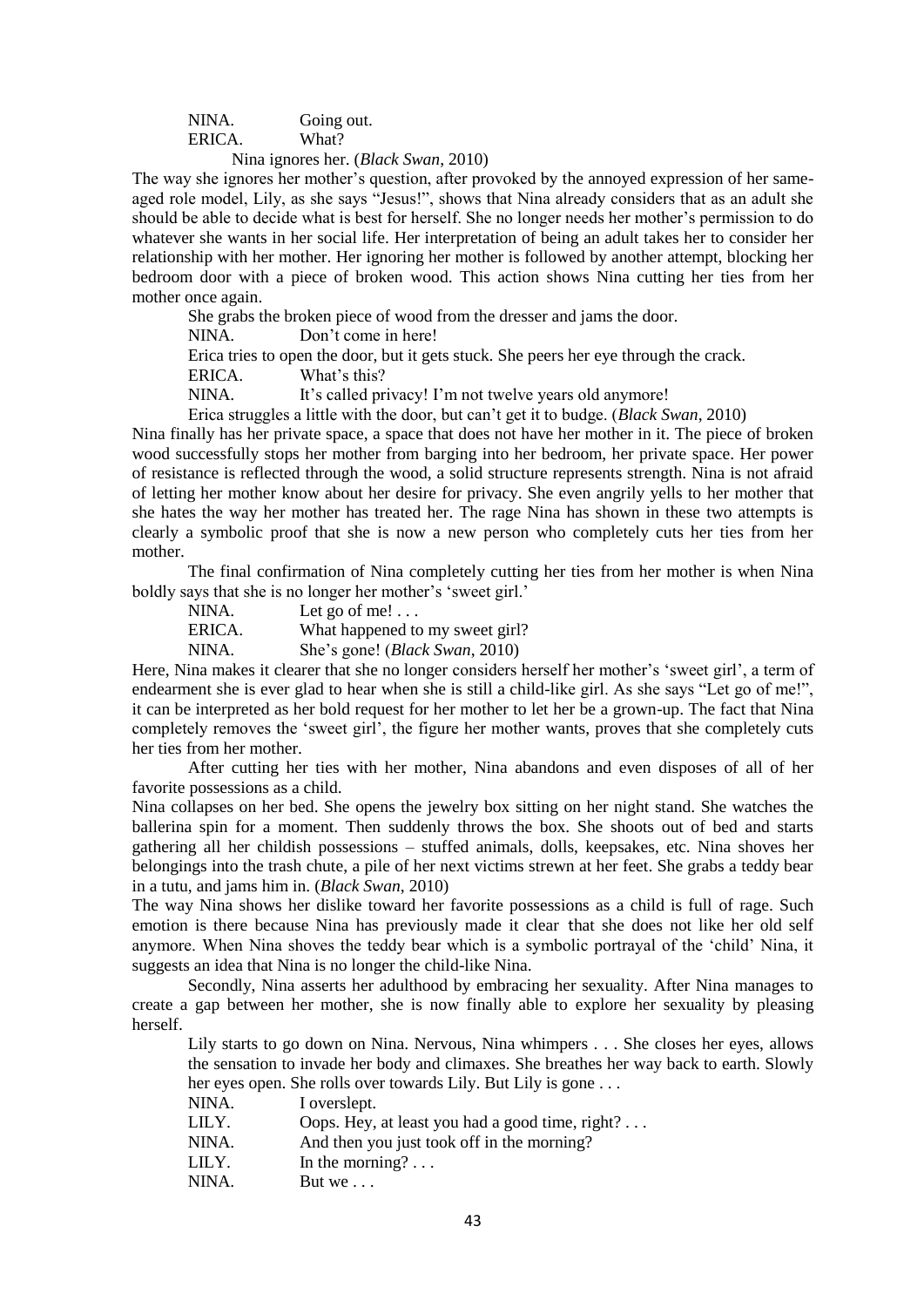LILY. You fantasized about me! (*Black Swan*, 2010)

In this exploration, Nina succeeds in reaching the emotional level of her sexuality. She finds pleasure alone with her own body by fantasizing about Lily. Moreover, Nina takes an advanced attempt by taking the initiation to explore her sexuality with a partner. It can be seen when Nina suddenly kisses Thomas after ending her Black Swan dancing.

THOMAS. Get back out there. Come on! They want…

She stops his mouth with a kiss. The kind of kiss that you can't stop. Not desperate, but adamant. Finally she disengages, staring at him in the eyes, but before he can say anything, she turns and rushes back on stage. He's stunned. Like he's been run over by a truck. (*Black Swan*, 2010)

In this attempt, Nina finally lands herself in much higher level of her sexuality, the physical level. She surprisingly becomes the one who starts the kiss and she is also the one who stops the kiss. This suggests an idea that this is a show of Nina's sexual power. Here, she takes control over Thomas and seduces him in a way that she wants. Hence, the progress of Nina's sexuality as seen in the two attempts symbolically means that Nina finally transforms into a woman by losing her child-like self completely.

With her success of completely cutting her ties from her mother and exploring her sexuality, Nina can finally be able to understand and even personify the character of the Black Swan. Here occurs the complete process of Nina's two parallel journeys, the journey of comprehending the character of the Black Swan and the journey of her rites of passage, when Nina imagines herself being a Black Swan while dancing the Black Swan part.

For the Coda. She takes a brief pause, closing her eyes once more, and then completely lets herself go. She spins with ferocity. More black feathers burst out from her shoulders and back. At last, she truly embodies the Black Swan . . . Nina looks down at the stage, her face glazed with sweat. She has returned to normal. No feathers. Normal eyes. A woman. (*Black Swan*, 2010)

When imagining herself having black feathers, Nina is described to finally embody the Black Swan. Despite mere imagination, the presence of black feathers implies that Nina is finally able to relate herself to the character of the Black Swan. She is emotionally connected to the character that the feathers on her shoulders and back feel so real as if she did have them in reality. However, once the imagination of the black feathers is gone, Nina knows that she is now a woman. Therefore, the imagination here implies that the character of the Black Swan, which she can relate to and personify perfectly now, has transformed her into a woman. Her transformation into a woman also helps her to understand the character of the Black Swan. The Black Swan then can be said as a symbol of adult Nina.

# **THE POST-LIMINAL STAGE OF NINA**

In the liminal stage, Nina has recognized that she is a woman, and such recognition is considered as a personal acknowledgement of her new identity as a woman. However, as a member of the society, Nina's new identity as a woman should also be acknowledged by the society as well. Therefore, it leads Nina to the next stage of her rites of passage.

The final stage of Nina's rites of passage is the post-liminal stage, where there are the ceremonies of incorporation into the new world (Gennep, 1960, p.21). This stage is represented by a gesture and an event. The society's gesture of acknowledgement is a standing ovation. This standing ovation initially happens as Nina finishes her dancing as the Black Swan. Even though the standing ovation is described as a strong one, the loudest standing ovation surprisingly happens as Nina finishes her dancing as the dying White Swan.

It's time for her final leap . . . [s]he gets to the top, takes one last look around, at all the eyes watching her. She notices a familiar face in the audience: her mother. She watches with a profound sadness, tears streaking her cheeks . . . [s]he falls through an endless void, her eyes closed. She slowly twists around in the air, so that she's falling backwards. She hears something. Soft and muffled. The faint sound of applause. She lands slowly and comfortably on padding. The sound of applause is now loud, uproarious. A group of ballerinas surround the mattress, clapping for her, each one dressed as a white swan. (*Black Swan*, 2010)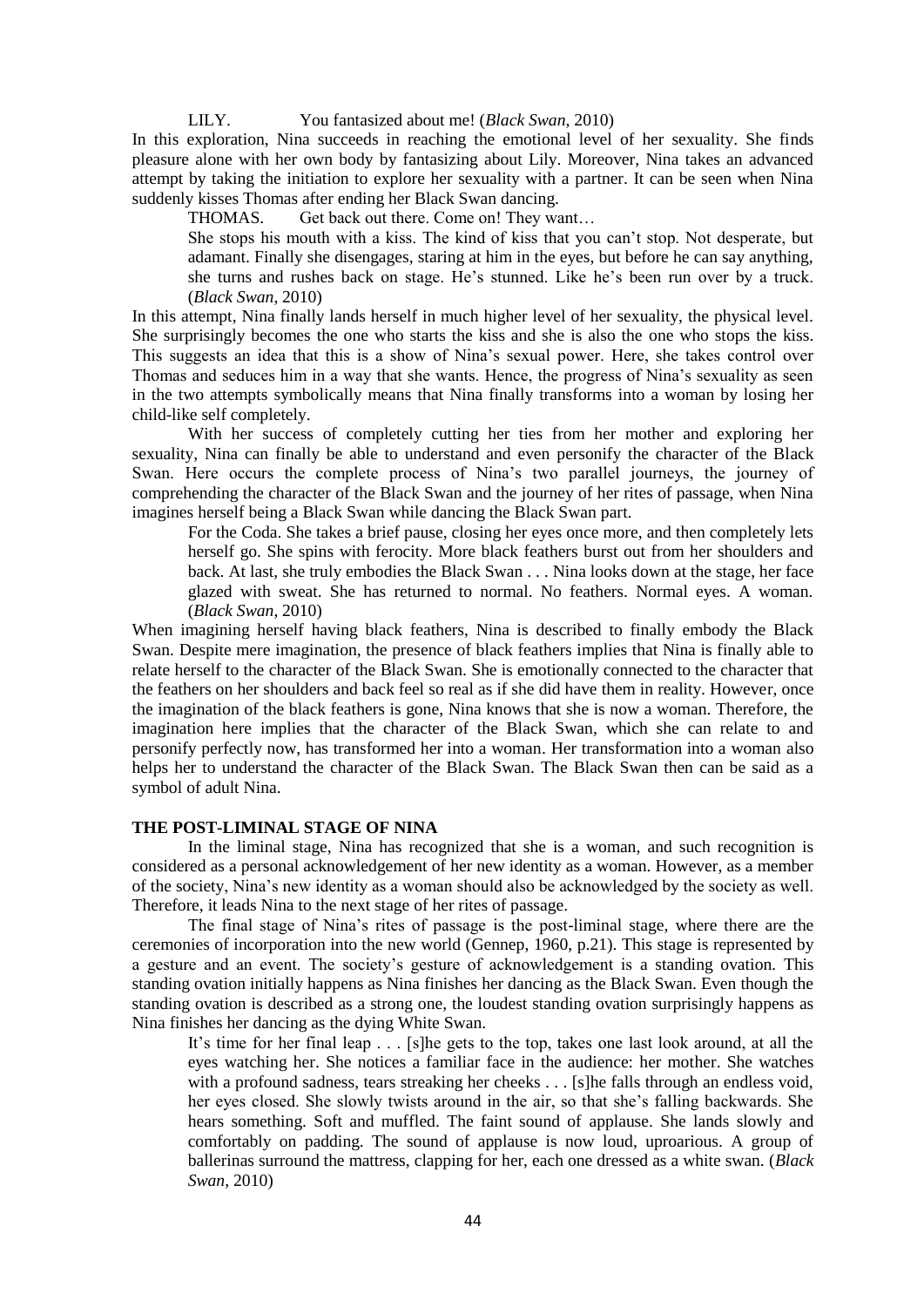The loud and uproarious standing ovation suggests two important points. The first one is that the society acknowledges Nina as a great dancer for she successfully personifies both Black Swan and White Swan. The second point is that the society celebrates the death of the White Swan or, specifically, the child Nina since the White Swan is the symbol of the child Nina. They congratulate Nina for finally losing her old identity that they need to give a louder ovation than before. In other words, Nina is accepted in the circle of adults in society for she finally meets the requirements of being an adult, which is symbolically portrayed in her progress as the Swan Queen. Given the ovation, Nina just earns her first acknowledgement.

Another of acknowledgement takes place as Nina is crowned by her director Thomas Leroy with a title 'little princess.' He says, "You hear that? They love you. Little princess, I always knew you had it in you. C'mon, let's take a bow" (*Black Swan*, 2010). The title is given after she has proven that she is successful in becoming the Swan Queen. Since the role of the Swan Queen apparently leads Nina to her search of new identity as an adult, then the title is symbolically given to acknowledge the quality of being a prima ballerina as shown by Nina. Nina proves that she can personify two characters at the same time, revealing her child-like identity and adult identity. This ability is actually what makes Nina deserve to be given that title. She gets the title because even though Nina has become a woman, she is able to go into other characters regardless of her condition. In this case, the title is a symbolic aknowledgement of Nina's success in having that special ability.

# **CONCLUSION**

The analysis has proven that the symbols of rites of passage used in this film can be in any form since any part within scenes can deliberately hold symbolic intentions. Names, colors, objects, place, emotion, gestures, and events are all used to hold meanings that actually explain Nina's condition in each stage of her rites of passage. Moreover, this analysis has also proven that symbols in certain stage can change meanings in another stage of rites of passage. In other words, one symbol can actually hold more than one meanings. For instance, the major symbols, white in White Swan and black in Black Swan, are initially used to represent purity and the opposite. However, these meanings are no longer found in the last stage of Nina's rites of passage as the Black Swan is more "celebrated" than the White Swan. Eventually, there is a change in what the two colors mean. To put in the context of the film, black does not necessarily mean "evil" or any other adjectives to show bad quality. Black in the Black Swan, which is the symbol of the adult Nina, is given a new meaning as "knowledge" because Nina as a woman has learnt adult's way of life. Meanwhile, white in the White Swan, which is the symbol of the child Nina, means "ignorance" because Nina as a child has no knowledge of adults' life at all. In other words, the death of the White Swan implies the death of Nina's ignorance. Another example of how symbols in certain stage of rites of passage can change meanings in another stage can be found in Nina's mother, Erica. In the childhood period, Erica represents comfort since Nina as a child truly enjoys Erica's presence to comfort her. However, when Nina finally enters her rites of passage and gradually becomes a woman, Erica no longer represents comfort. Instead, she is considered the symbol of obstacle for she hinders the process of Nina's maturity. From the two examples, the symbols of rites of passage are possible to have more than one meaning as the meanings are different in each stage. Therefore, symbols in *Black Swan* have been effectively used to strongly reveal the rites of passage of Nina Sayers.

#### **REFERENCES**

- 10 Certified Fresh Psychological Thrillers. (2011, September 20). In *Rotten Tomatoes*. Retrieved June 27, 2012, from http://www.rottentomatoes.com/m/dream\_house\_2011/news/1923552/10\_certified\_fresh\_ps ychological\_thrillers/
- Aronofsky, Darren (Director) & Medavoy, Mike (Producer). *Black Swan* [DVD]. United States: Fox Searchlight Pictures.
- Gennep, Arnold van. 1960. *The Rites of Passage*. Chicago: The University of Chicago Press.
- Holman, C. Hugh & Harmon, William. 1986. *A Handbook to Literature*. New York: Macmillan Publishing Company.